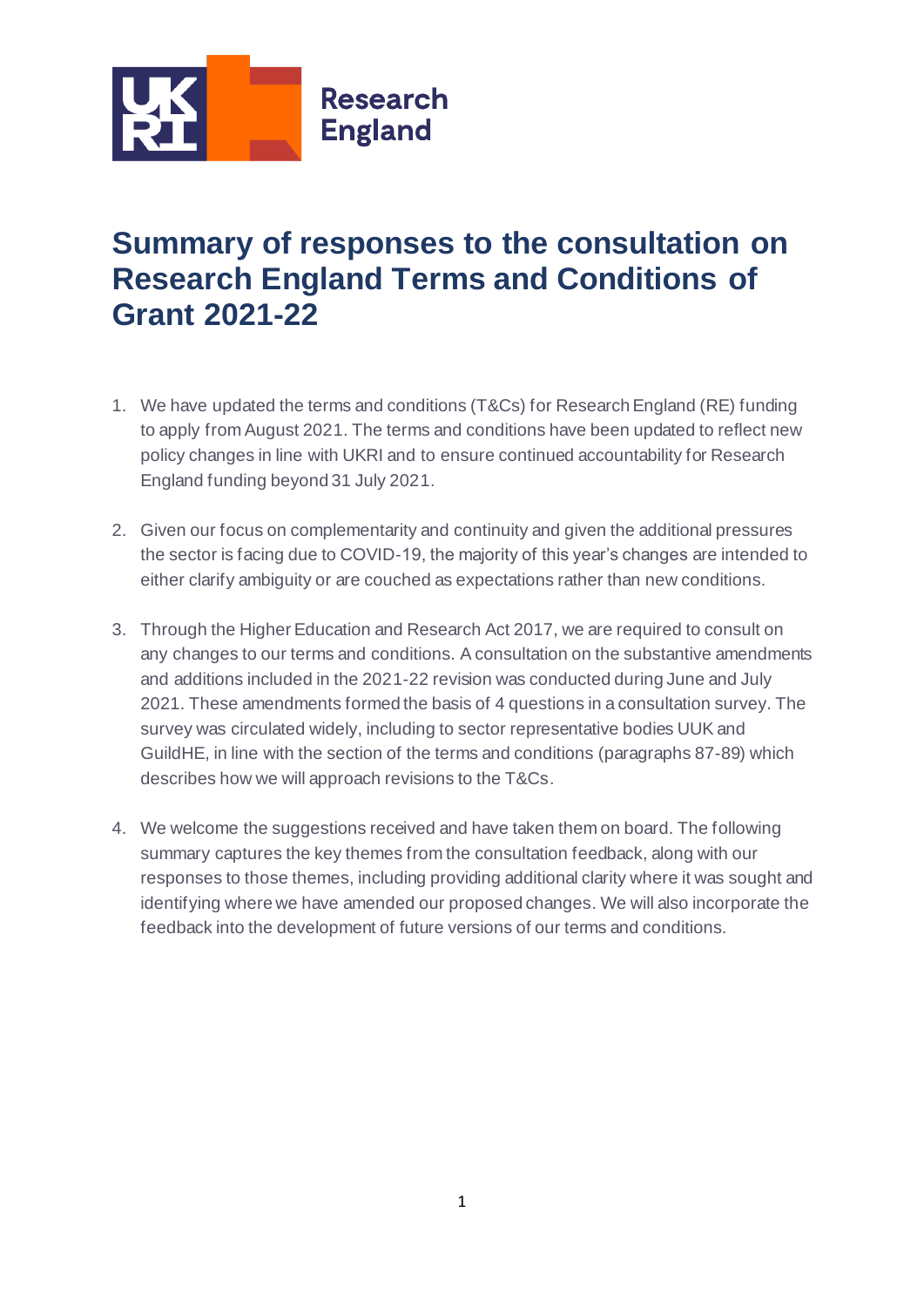

## **Summary of responses**

#### **Question 1:**

The consultation document set out the substantive amendments and additions to the 2021- 22 terms and conditions compared to the 2020-21 document. These included clarification around our expectations and requirements related to GCRF monitoring; an ongoing requirement to subscribe to JISC's network package; wording to reflect the shift from EU state aids to a subsidy control framework following Brexit; and further clarification around our Freedom of Information condition.

The proposed approach is to update these expectations in line with national policy development, employment and sector good practice or legislative change, or as may be notified separately by Research England.

Do you agree with this approach?

#### **Consultation responses:**

- The majority of respondents agreed with the approach to align the terms and conditions with national policy development, employment and sector good practice and legislative changes. There was agreement with the ongoing requirement to subscribe to JISC's network package. However, there were requests for guidance in support of the actions providers should take in response to the shift to a subsidy control framework following the separation from the European Union. Responses were also broadly welcoming of the changes to the conditions around GCRF, although it was noted that further information on potential changes to the monitoring reports would be helpful.

## **Research England's reply:**

- We will continue to work alongside colleagues in UKRI, the sector representative bodies and other relevant organisations to further identify how new legislation and requirements concerning the subsidy control framework may be applicable to our funding, including consideration of developing or citing associated guidance as may be appropriate.
- Should there be any changes to the GCRF monitoring, providers will be notified separately and in due course. Separate terms and conditions governing the use of GCRF funding are available on Research England's website: <https://re.ukri.org/documents/2019/qr-gcrf-tcs-pdf/>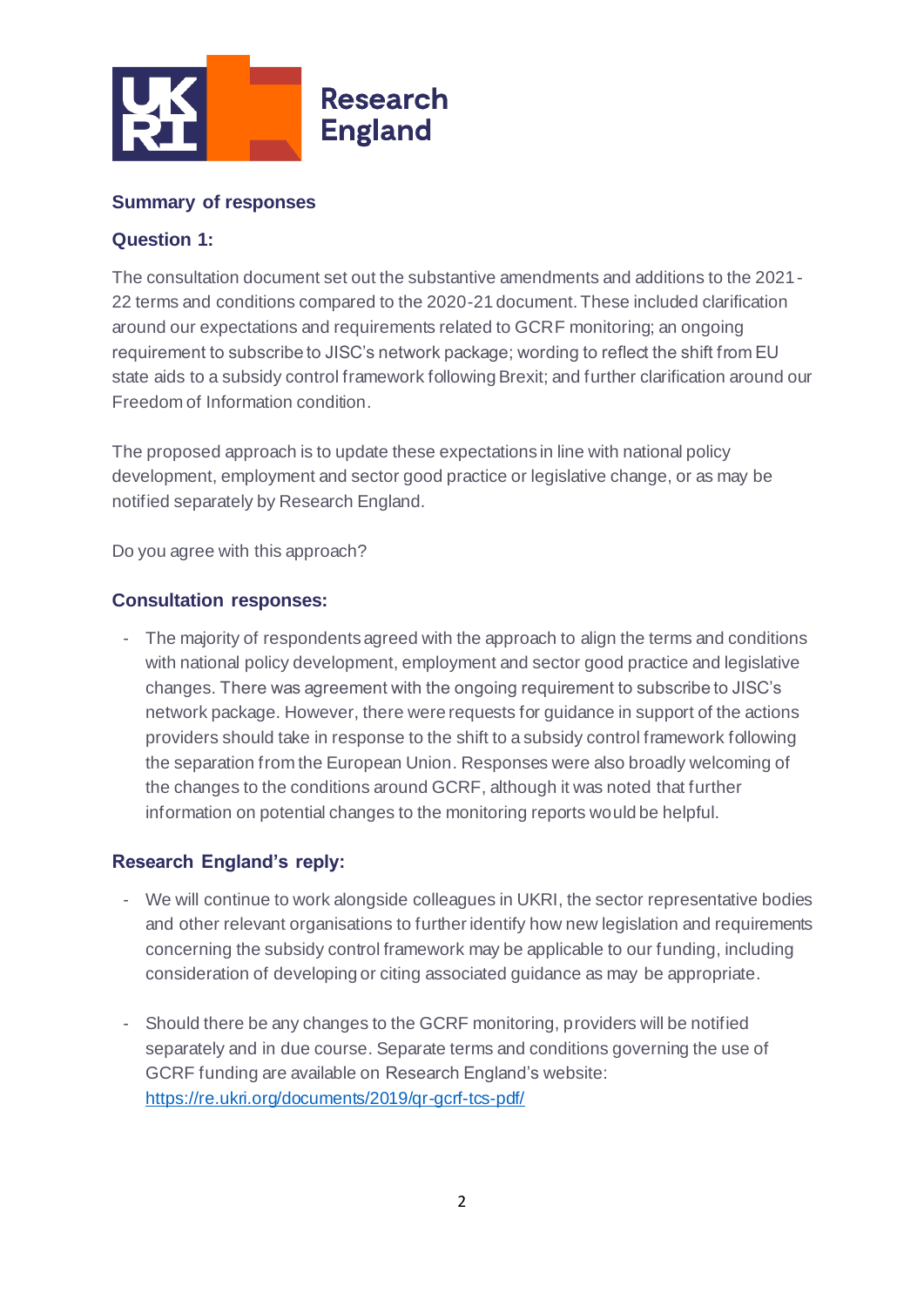

# **Question 2:**

The updates we have made to our terms and conditions are intended to reflect policy developments within UKRI and to ensure we are as aligned as possible in our requirements. In developing these terms and conditions we continue to focus on two key principles:

- Complementarity: replicating similar frameworks operated by other bodies and utilising existing sources of assurance where possible
- Continuity: avoiding unnecessary major changes in the relationship between Research England and the providers it funds

Therefore, we have further aligned our requirements around bullying and harassment to support the development and adoption of new UKRI policies. This is not intended to add to our requirements of providers, but to provide clarity around our expectations.

Do you agree with this approach?

## **Consultation responses:**

- Respondents were supportive of the inclusion of an explicit reference to the requirements on tackling bullying and harassment and appreciated that this is an important expectation and crucial to creating positive and equitable research cultures. However, there were requests for clarity on why specific guidance documents had been referenced, with respondents considering that the inclusion of a limited list of additional guidance was not necessarily helpful as it could be superseded and require further changes.
- Some concerns around our expectations of provider training were raised from the perspective of smaller and specialist universities, where processes and associated training may not be uniformly well established. There was a desire to avoid a situation where institutions are not clear on what is expected and are therefore unable to meet conditions of funding or purchase training which is not fit for purpose.
- It was noted more generally that a great deal of burden had been shifted to providers over time and reviewing whether all requirements are appropriate would be welcomed.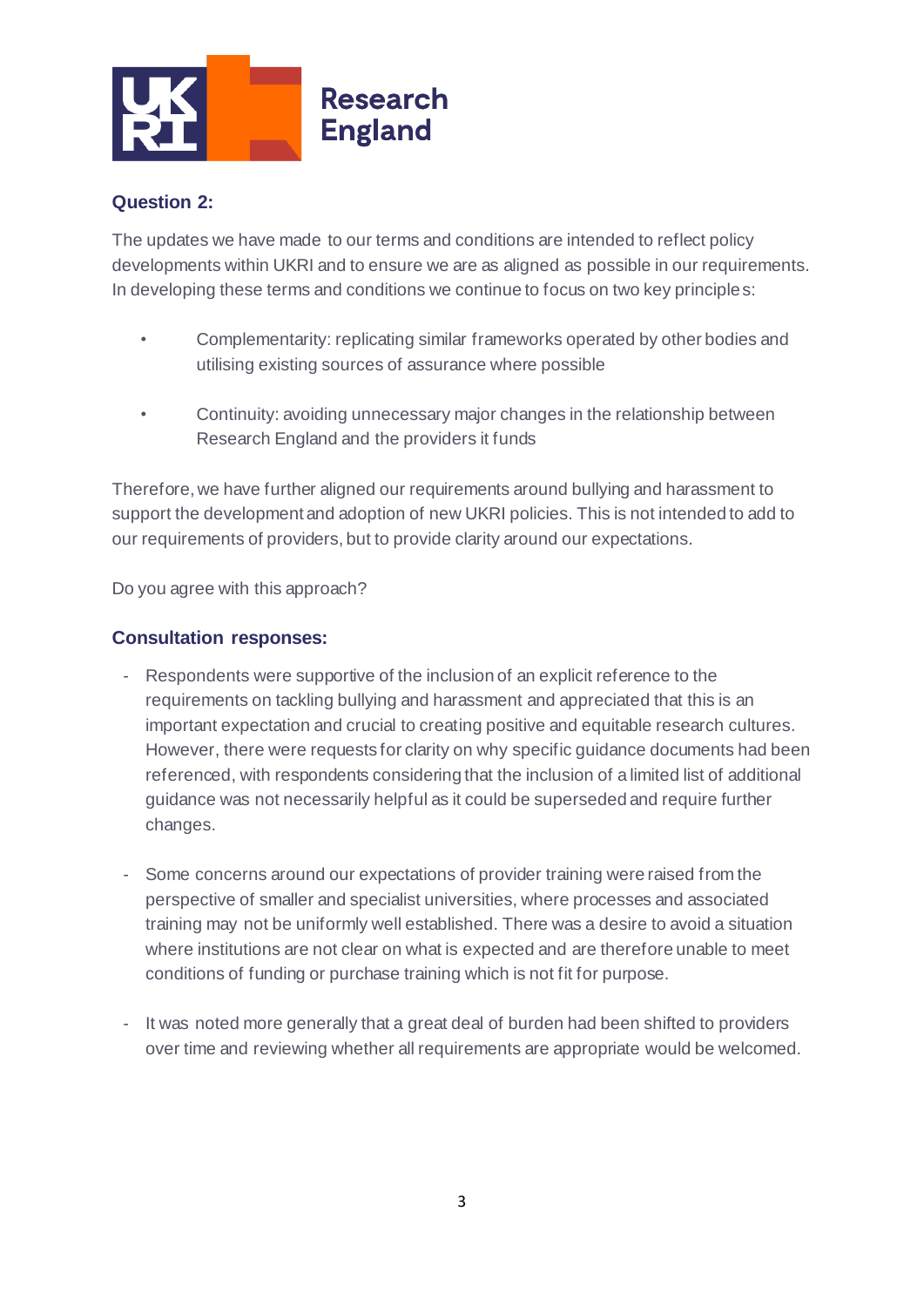

## **Research England's reply:**

- References to specific guidance such as the Advisory, Conciliation and Arbitration Service's (ACAS) 'Bullying and Harassment in the Workplace: A Guide for Managers and Employers' had been included as it is considered reflective of the broad nature of the providers Research England funds. However, we agree that citing specific guidance limits the inclusion of new and emerging important additional practice that we can refer to. Therefore, we have amended the wording in paragraph 41 of the terms and conditions to reflect this.
- Alongside prevention, it was suggested that we might also consider specifying providers have a clear and accessible approach for responding to disclosures and reports of bullying and harassment. Responding to disclosures is covered in UKRI's Preventing [Harm \(Safeguarding\) in Research and Innovation Policy,](https://www.ukri.org/wp-content/uploads/2020/10/UKRI-050920-PreventingHarmSafeguardingInResearchAndInnovationPolicy.pdf) and we have also amended the wording on our terms and conditions to make reference to it.
- Neither Research England nor UKRI define what appropriate training should be in this context. That is for the provider to determine in support of their institutional policies on managing bullying and harassment, according to their own need. However, Research England recognises the issues that were raised in the consultation responses and commits to working alongside UKRI, sector representative bodies and other funders to provide additional clarity and support in this area.

## **Question 3:**

Research England strongly supports open research through existing policy levers such as the Research Excellence Framework 2021 Open Access (OA) policy, cOAlition S, and (where applicable) the UKRI OA policy. Most of Research England's funding streams are exempt from the UKRI OA policy requirements; however, this does not undermine Research England's support for the principle of open research including Open Access. Therefore, as well as including a statement of support for open research, we will also be providing clearer statements of where UKRI open access requirements apply to RE funding. These changes will not change the current requirements for providers; rather they are intended to clarify where the policies apply.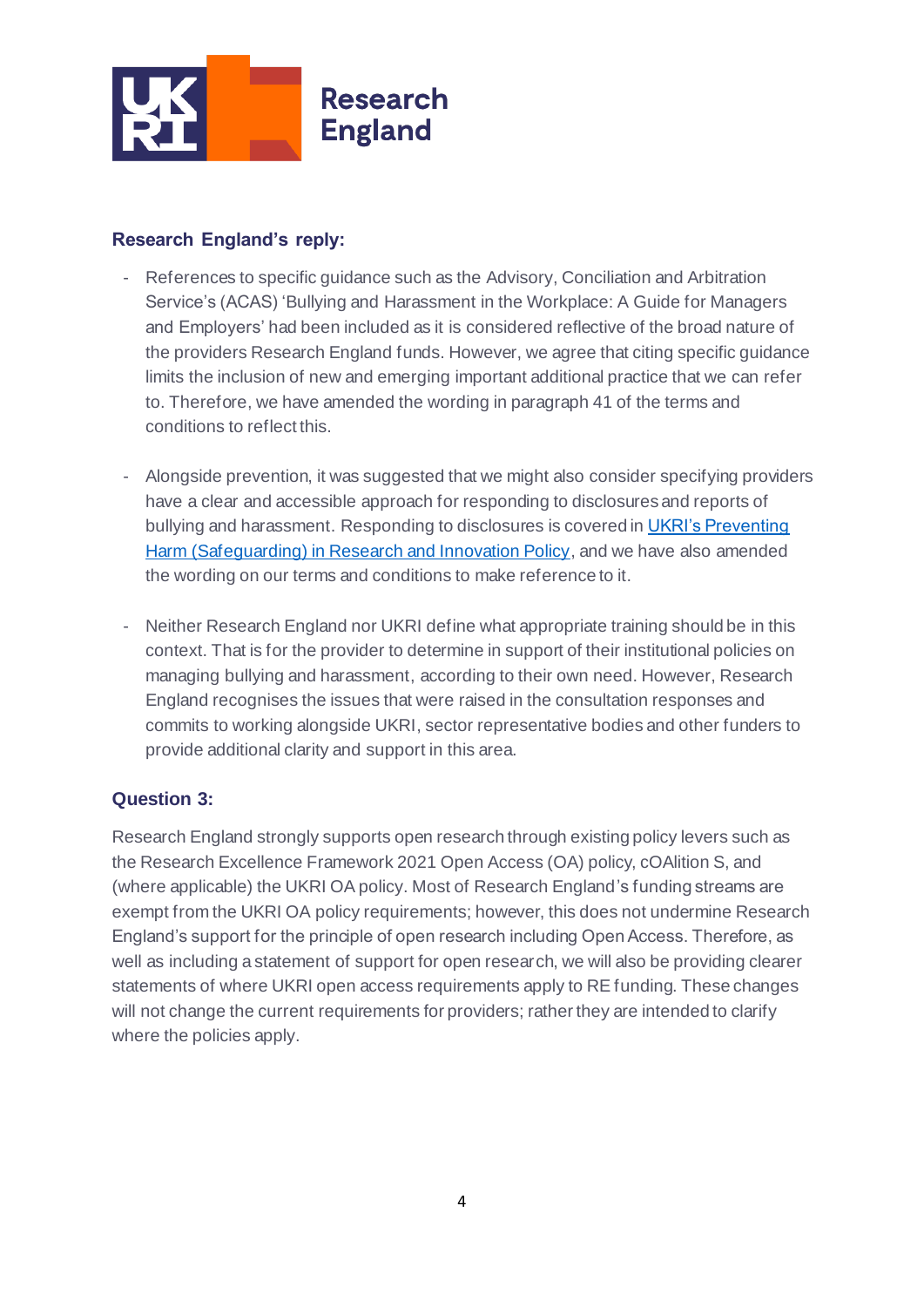

Do you agree with this approach?

## **Consultation responses:**

- There was broad support for the proposals around Open Access and for policies which are sensitive to the different and various research environments, disciplinary specialisms, and intensity at the full diversity of institutions. Some responses requested a clearer definition of what constitutes an output of UKRI funding, including a differentiation between the requirements of the UKRI Open Access Policy and REF policy.
- A number of recipients were concerned that there would be a requirement to delineate between funding that is in scope of the policy, and the un-hypothecated Quality Related research funding.

## **Research England's reply:**

- The forthcoming UKRI Open Access policy (expected to be published in summer 2021) will define which types of publication fall within scope of the UKRI OA policy requirements. We have amended the proposed wording to further clarify that most Research England<sup>1</sup> funding is deployed by universities at their discretion and is not intended to lead to specified outputs. In such cases, outputs cannot be attributed directly to Research England funding and no acknowledgement of Research England funding is expected or necessary. Such outputs are therefore out of scope of the UKRI Open Access policy.
- Where funding is given for particular purposes, and where that funding leads directly to particular research outputs, those outputs will be subject to the UKRI Open Access policy and providers will be required to include acknowledgement of Research England's funding. Accordingly, text will be included in Research England's competitive funding grant award letters to clarify the position of each competitive scheme in this regard.

<sup>1</sup> This includes: Research Quality related funding (Mainstream QR; Research Degree Programme (RDP) Supervision; Charity support; Business Research; National Research Libraries; GCRF) QR Strategic Priorities fund, Formula-based research capital (HEI Research Capital England; Higher Education Research Capital (HERC) England), Specialist institution fund, and Higher Education Investment Fund (HEIF).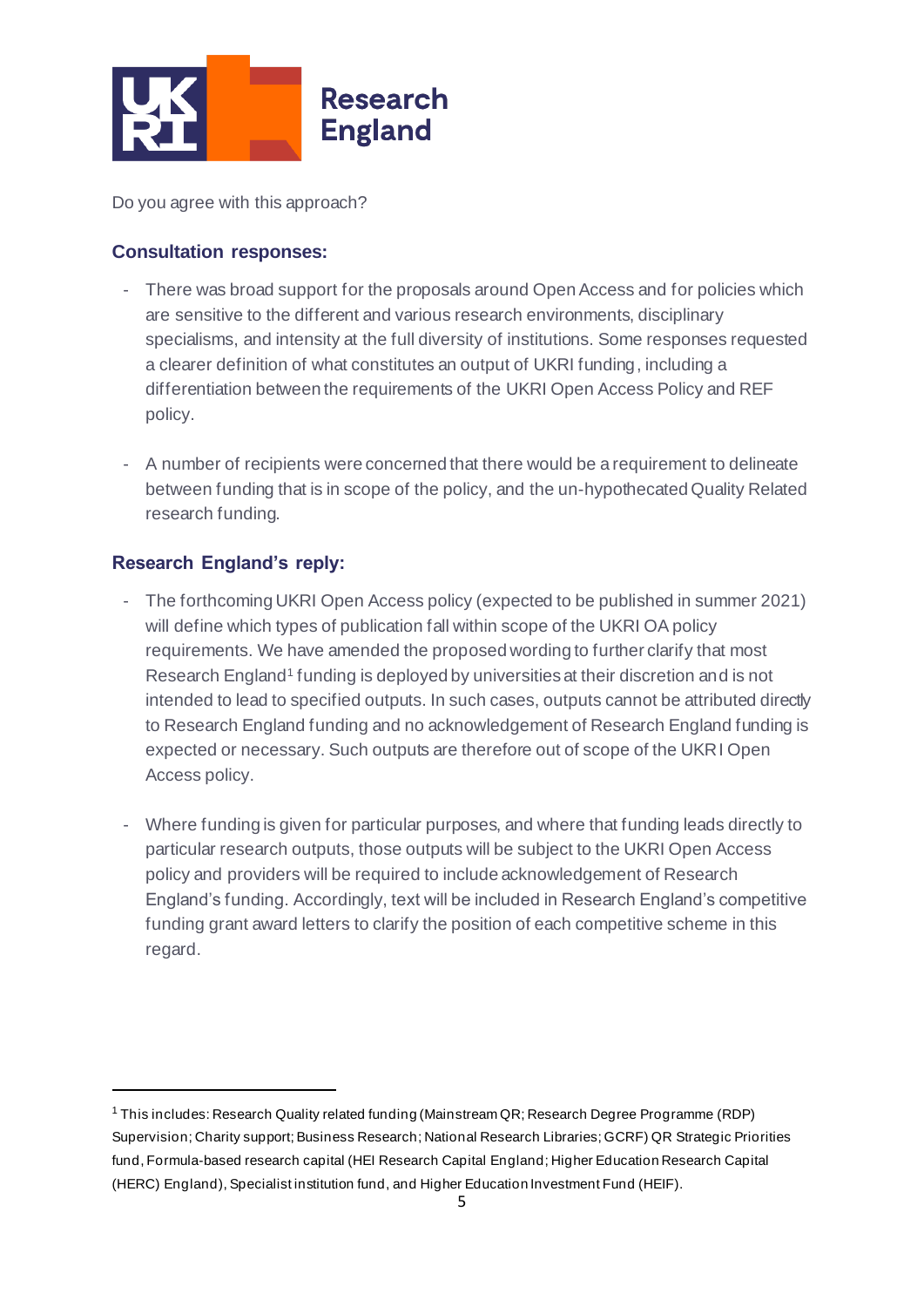

The OA policy for a future national research assessment exercise will be determined by the UK Higher Education funding bodies in due course. The REF 2021 OA policy should be followed until further notice.

## **Question 4:**

As described in the consultation document, there are areas where external factors will have a bearing on future iterations of our terms and conditions. Most notably where we include any future alignment to UKRI policies and terms and conditions. Where applicable and appropriate to do so, we will always engage with UKRI in the development and consultation on any new or revised policies that apply to our funding. The words we consult on in our revised terms and conditions will therefore always be subject to that prior process of development and consultation.

We are also mindful of the need to avoid unnecessary additional bureaucratic burden or duplication of reporting; and we are mindful of the pressures of other external factors on providers, such as the COVID 19 pandemic, for example.

The questions in this consultation address both the revisions to the 2021-22 T&Cs and the approach we will take in developing the future versions. In addition to those areas already covered, what other factors are there which you feel should be considered in developing future terms and conditions?

## **Consultation responses:**

- Respondents commented that terms and conditions that result in an additional monitoring and/or audit burden on institutions must be commensurate to the scale or potential impact of the issue or risk that the change in terms and conditions is designed to address. It was further suggested that in developing policies that lead to conditions of funding, Research England should engage with the sector not only through consultation on the resultant conditions but also during the development of the policy itself.
- The use of the phrase "are expected to exceed all relevant legal obligations" in relation to equalities, diversity and inclusion (EDI) in paragraph 46 of the terms and conditions was queried, specifically how this will be monitored and what the phrase means in practice.

## **Research England's reply:**

Research England, whether in tandem with UKRI policies or developing our own policies will, as necessary and appropriate to do so, continue to engage the sector as part of that